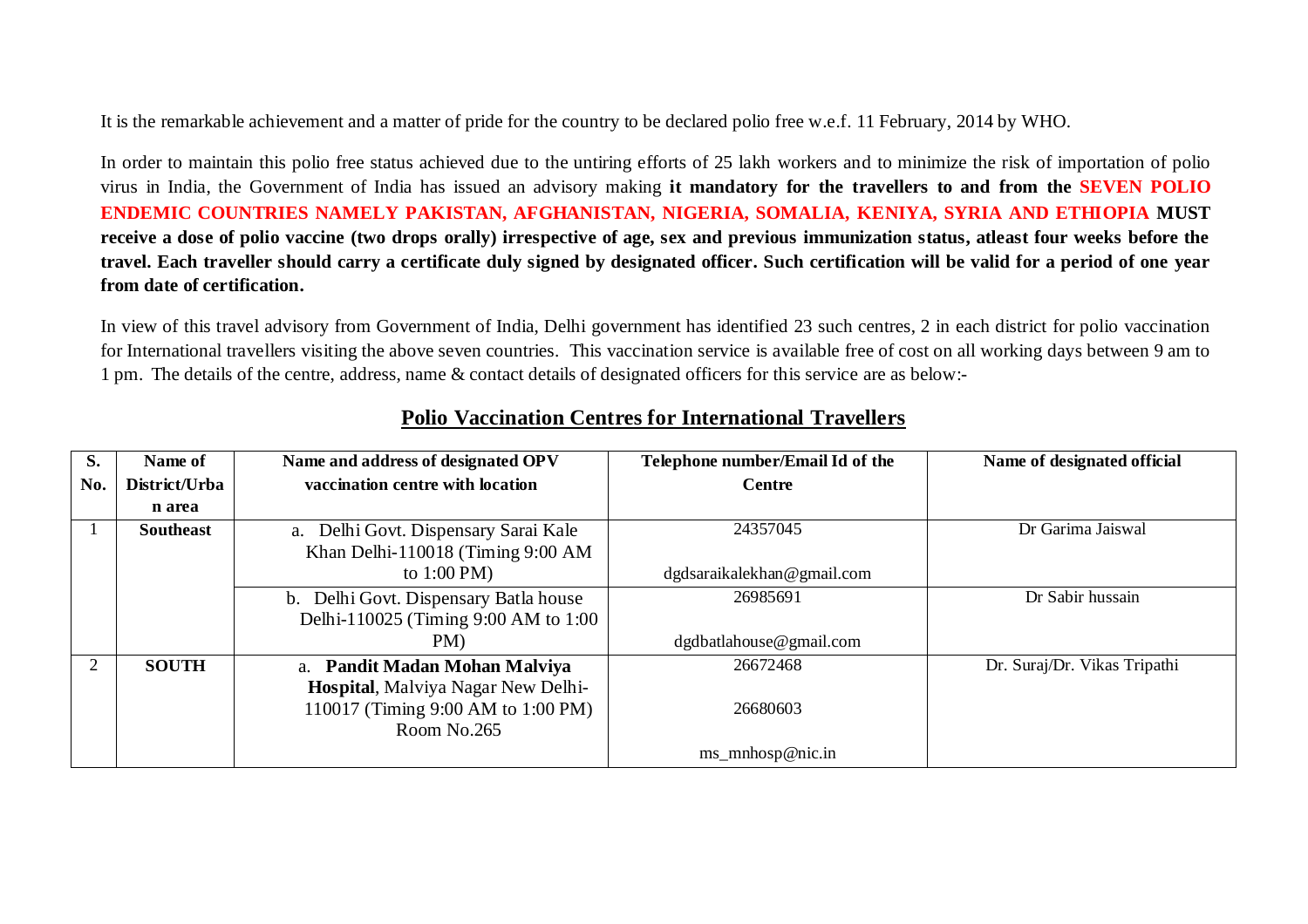|   |                | b. Delhi Govt. Dispensary, PVR Saket,           | 26521099                                 | Dr. Ajanta                           |
|---|----------------|-------------------------------------------------|------------------------------------------|--------------------------------------|
|   |                | Delhi-110017 (Timing 9:00 AM to 1:00            |                                          |                                      |
|   |                | PM) Room No. 04                                 | dgdpvrcomplexsaket@gmail.com             |                                      |
| 3 | East           | Lal Bahadur Shastri Hospital,<br>a.             | 9582500325                               | Dr. Alok Aggarwal                    |
|   |                | Khichripur Delhi-110091 (Timing 9:00            |                                          |                                      |
|   |                | AM to 1:00 PM) Room No.33                       | mslbs@ymail.com                          |                                      |
|   |                | b. Delhi Govt. Dispensary Vasundhara            | 9868543882                               | Dr. Rekha Rawat                      |
|   |                | Enclave, Delhi-110096 (Timing 9:00)             |                                          |                                      |
|   |                | AM to $1:00$ PM)                                | dgd.vasundharaenclave.east@gmail.com     |                                      |
| 4 | West           | a. Guru Govind Singh Hospital,                  | (Contact No. 011-25986410-14, Extn. 393) | Dr. Anita Pandit (Specialist Paeds)  |
|   |                | Raghubir Nagar, Delhi-110027 (Timing            | M.No. 9718518025                         |                                      |
|   |                | 9:00 AM to 1:00 PM) Room No.21-A                |                                          |                                      |
|   |                | (Deptt. Of Paeds)                               | ggsgh@nic.in                             |                                      |
|   |                |                                                 | (Contact No. - 011-25448806, Extn. 358)  |                                      |
|   |                | b. Acharaya Shri Bhikshu Govt.                  |                                          | Dr. Jitendar Bahl M.No.9650296856    |
|   |                | Hospital, Moti Nagar Delhi-110015.              | (Contact No. - 011-25448806, Extn.-361)  |                                      |
|   |                | (Timing 9:00 AM to 1:00 PM) Room                |                                          | Dr. Harsh Gupta (Link Officer) Mob.  |
|   |                | No.-108, 112                                    | nraggarwal53@gmail.com                   | No.9717691897                        |
|   |                |                                                 |                                          |                                      |
| 5 | <b>Central</b> | a. Lok Nayak Hospital, Jawahar Lal              | 23232400                                 | Immunization Clinic, Paediatric OPD, |
|   |                | Nehru Marg, New Delhi-02 (Timing                |                                          |                                      |
|   |                | 9:00 AM to 1:00 PM) Room No.40, $1^{\text{st}}$ | 23233400                                 |                                      |
|   |                | floor                                           |                                          |                                      |
|   |                |                                                 | Extn. 4275                               |                                      |
|   |                |                                                 |                                          |                                      |
|   |                |                                                 | lnhmsoffice@gmail.com                    |                                      |
|   |                | b. Kasturba Gandhi Hospital (Near               | 23282915                                 | Dr. Naval Gupta                      |
|   |                | Chandni Chowk Metro Station),                   |                                          |                                      |
|   |                | Daryaganj, New Delhi-110002 (Timing             | 23323232                                 |                                      |
|   |                | 9:00 AM to 1:00 PM) Room No.117                 |                                          |                                      |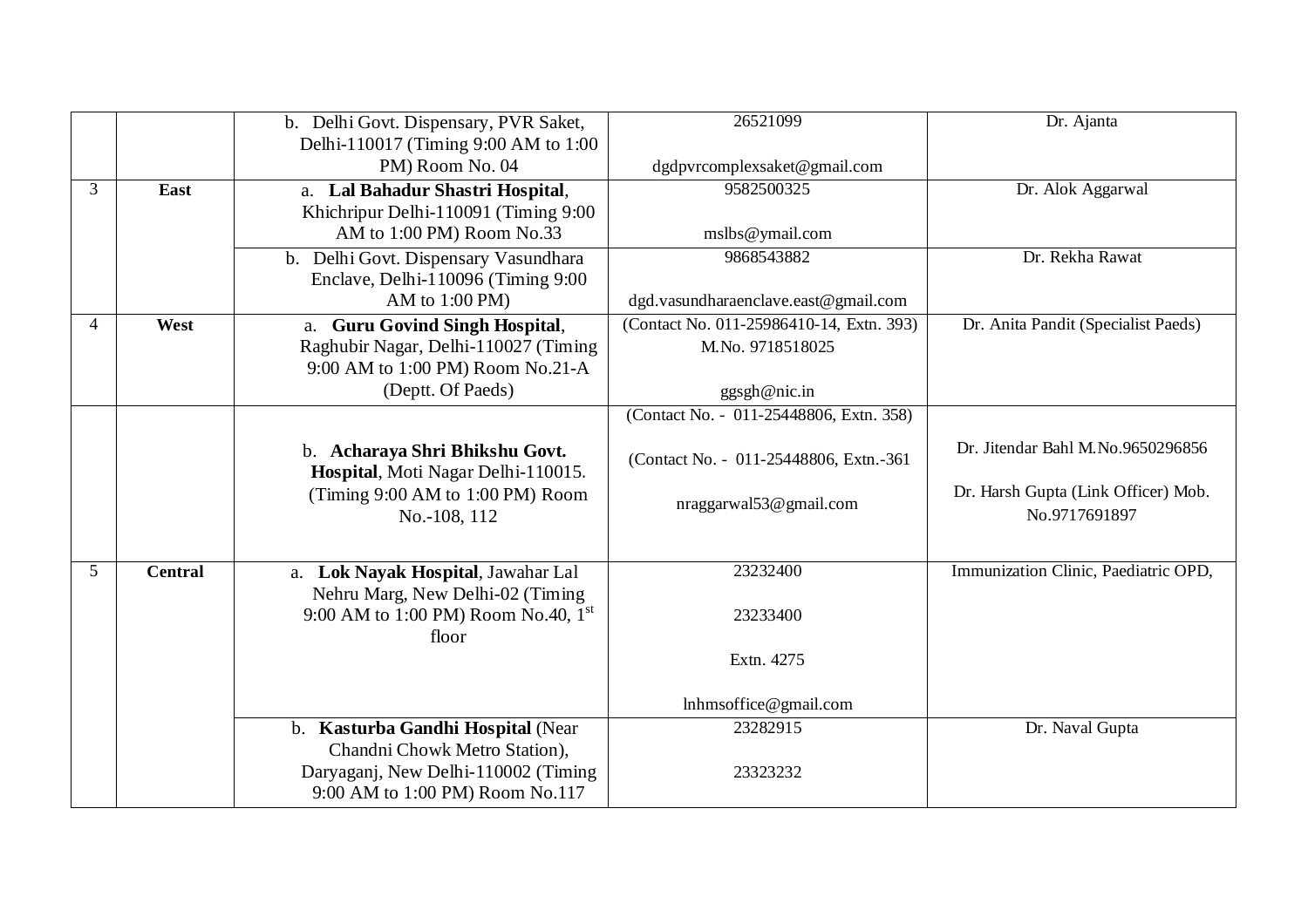|                |                   |                                          | mljaipal56@rediffmail.com             |                                            |
|----------------|-------------------|------------------------------------------|---------------------------------------|--------------------------------------------|
|                |                   | c. Delhi Govt. Dispensary Tank Road, 1st | 25860423, 25860424                    | Dr. Yunus Fatima Khan                      |
|                |                   | Floor Community Centre, Main Tank        |                                       |                                            |
|                |                   | Road (Near Jeans Market) (Nearest        | dgdtankroad@gmail.com                 |                                            |
|                |                   | Metro Station Rejender Nagar) (Timing    |                                       |                                            |
|                |                   | 9:00 AM to 1:00 PM)                      |                                       |                                            |
| 6              | <b>South West</b> | a. Rao Tula Ram Hospital, Jaffarpur,     | 9650490003                            | Dr. Drupad Dutta (Specialist Paediatrics), |
|                |                   | Najafgarh, Delhi-110073 (Timing 9:00     |                                       |                                            |
|                |                   | AM to 1:00 PM) Room No.23                | msrtrmh@gmail.com                     |                                            |
|                |                   | b. Integrated District Health Society,   | 9871859636                            | Dr. Sunita Solanki                         |
|                |                   | DPMU, Dispensary complex, Sector-        |                                       |                                            |
|                |                   | 10, Dwarka, Near Golak Dham, New         | dpmusouthwest@gmail.com               |                                            |
|                |                   | Delhi-110075 (Timing 9:00 AM to 1:00     |                                       |                                            |
|                |                   | $PM$ )                                   |                                       |                                            |
| $\overline{7}$ | <b>New Delhi</b>  | a. Delhi Govt. Health Centre, Inderpuri, | 9891738898                            | Dr. Poonam Sehrawat                        |
|                |                   | Near Ratan Mother Dairy, Delhi-          |                                       |                                            |
|                |                   | 110012 (Timing 9:00 AM to 1:00 PM)       | 25835843                              |                                            |
|                |                   |                                          |                                       |                                            |
|                |                   |                                          | moicinderpuri@gmail.com<br>9868914189 |                                            |
|                |                   | b. Delhi Govt. Health Centre, Govt. Boys |                                       | Dr. Sompal                                 |
|                |                   | Sr. Sec. School, D - Block, Janakpuri,   |                                       |                                            |
|                |                   | Community Centre Nangal Raya, Delhi      | 28523493                              |                                            |
|                |                   | $-46$ (Timing 9:00 AM to 1:00 PM)        |                                       |                                            |
|                |                   |                                          | nangalraya@gmail.com<br>011-22581730  |                                            |
| 8              | <b>Shahdara</b>   | a. Guru Teg Bahadur Hospital,            |                                       | Dr. Anita Mehndiratta                      |
|                |                   | Shahdara, Delhi-110095 (Timing 9:30      |                                       |                                            |
|                |                   | AM to $12:00$ Noon)                      | msgtbh@nic.in, msgtbhrgh@gmail.com    |                                            |
|                |                   | b. Dr. Hedgrewar Arogya Shansthan,       | 011-22393155                          | Dr. Anuradha Garg                          |
|                |                   | East Arjun Nagar, Karkardooma, Delhi-    |                                       |                                            |
|                |                   | 32 (Timing 9:30 AM to 12:00 Noon)        | msdhas2010@gmail.com                  |                                            |
|                |                   |                                          |                                       |                                            |